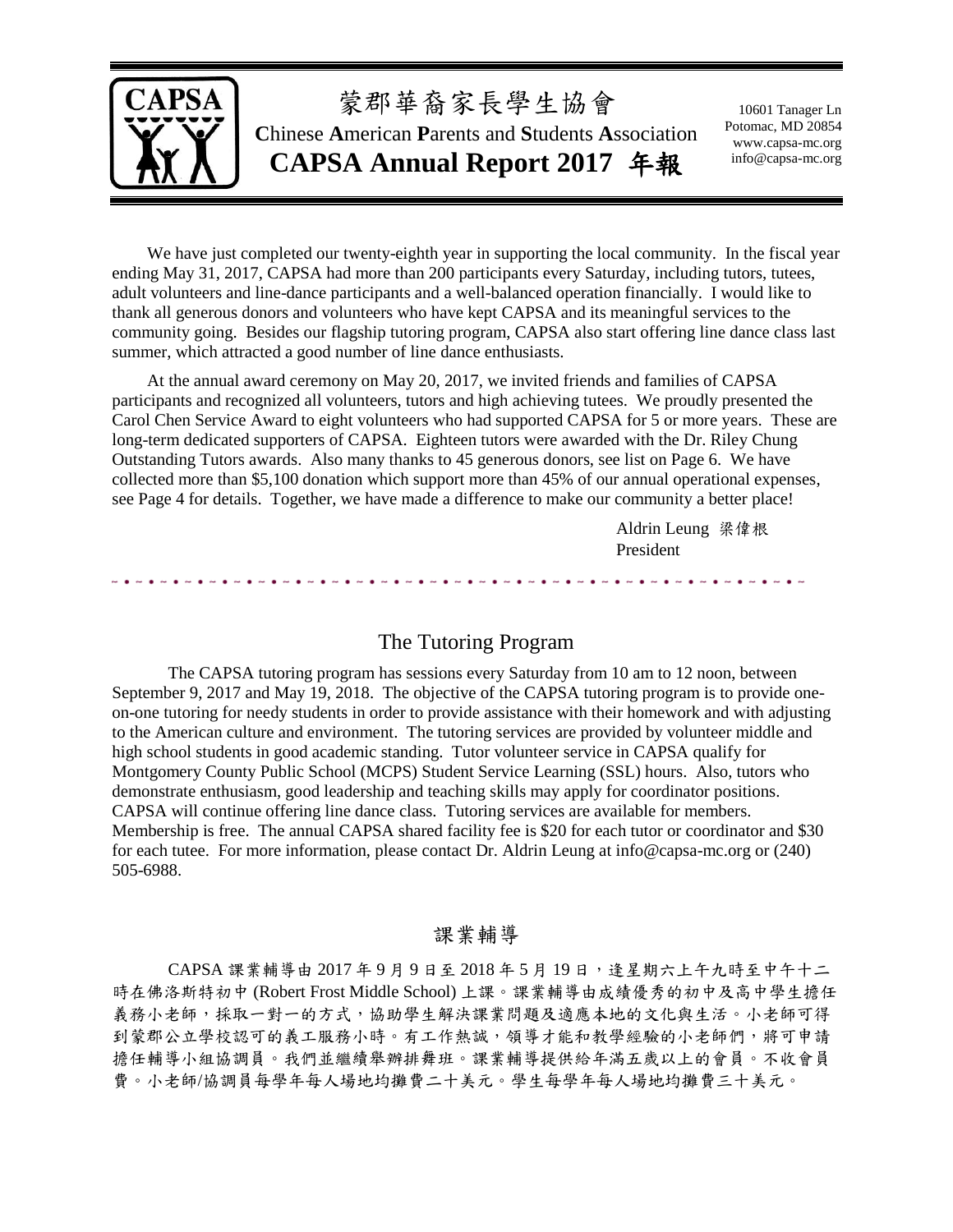## 感謝 *Thank You*

*Chinese American Parents and Students Association (CAPSA) would like to express our sincere gratitude to the following adult volunteers, teachers and coordinators for their dedicated effort and support to provide tutoring services to new immigrants and other needy student, help them adapt to the MCPS education system, and provide community service and leadership opportunities to qualified high and middle school student.*

蒙郡華裔家長學生協會特別感謝下列各位義工、英語班老師、排舞班老師和協調員支持本 會,為華裔學生家長、新移民及有需要輔導人士提供課業輔導,幫助新移民家庭在蒙郡教 育制度中適應生活環境,並提供成績優秀的中學生領導才能訓練和教學機會。

| Yenhsi Chen 陳彥熹    |
|--------------------|
| Emily Chien 簡妙妍    |
| <b>Bill Dabbs</b>  |
| Miranda Fong 鮑怡    |
| Carol Hsieh 謝婉媖    |
| Aldrin Leung 梁偉根   |
| Jenny Loh 羅涑娟      |
| Lily Shen 余秀雯      |
| Chris Wang 王龍軒     |
| Min Shen Zhang 張閩申 |

Rachel Dabbs 晶晶 **Zheng Dong** 董征 Elaine Han 韓依琳 Betty Ho 何杏芳 Jaiwen Hsu 徐介文 Jeng Hsu 徐娟娟 Aldrin Leung 梁偉根 Lisa Leung 梁潔瑩 Jamie Lo 羅之敏 Karry Wei 魏茵 **Eric Zhang 張凌**翔

Winni Chen 陳蔚怡 Samuel Chen 陳冠翰 Andrew Craun 劉安祖 Shirley Craun 劉孝蕾 Yirong Moh 毛憶蓉 Poh Choo Ong 王寶珠 Chunling Shi 施春玲 Francisca Tse 謝慧儀

#### Line Dance Class

Line Dance Class will be held every Saturday at the gym in Robert Frost Middle School from 10 am to 12 noon between September 9, 2017 and May 19, 2018. The class will provide all CAPSA or non-CAPSA members an opportunity to exercise to all type of wonderful music. All are welcome! For more information, please contact Ms. Carol Hsieh at 240-418-5663 or chsieh5678@yahoo.com.

#### 排舞班

本會並將繼續於 2017 年 9 月 9 日至 2018 年 5 月 19 日每週六上午十時至中午十二時在逢 星期六上午九時至中午十二時在佛洛斯特初中 (Robert Frost Middle School) 體育館舉辦排 舞班,提供會員及非會員一個很好的運動機會,讓大家隨著優美的旋律做運動,鍛鍊身體! 歡迎參加!詳情請致電謝婉媖老師 240-418-5663 或電郵 chsieh5678@yahoo.com 查詢。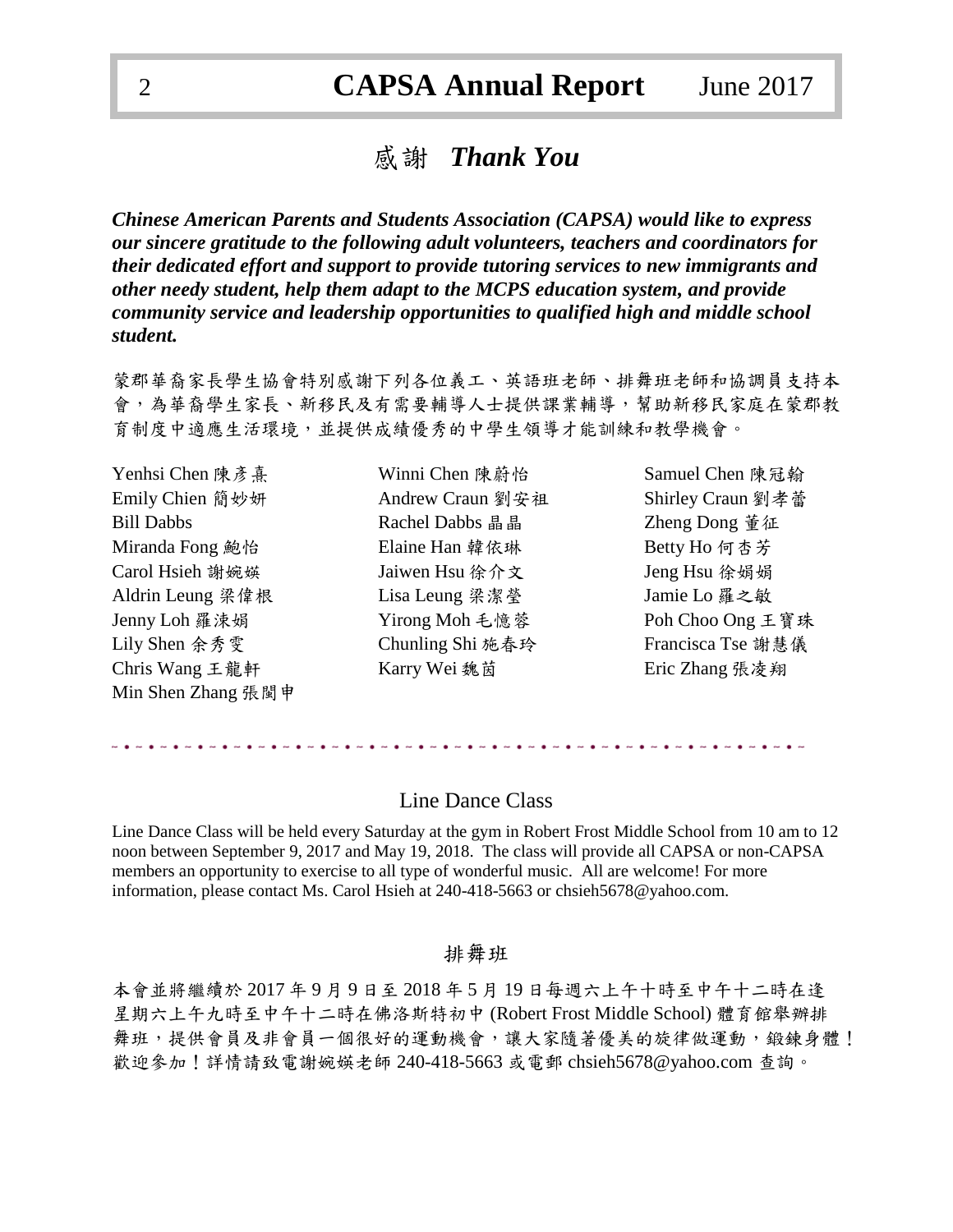# 3 **CAPSA Annual Report** June 2017

## 感謝 *Thank You*

*Chinese American Parents and Students Association (CAPSA) would like to express our sincere gratitude to the following coordinators and tutors for their dedicated effort and support to provide tutoring services to new immigrants and other needy students, help*ing *them adapt to the MCPS education system.*

| <b>Lower Elem. School Group</b> | <b>Upper Elem. School Group</b> | <b>Middle School Group</b>  |
|---------------------------------|---------------------------------|-----------------------------|
| Rachel Dabbs                    | Eric Zhang                      | Jaiwen Hsu                  |
| Winni Chen                      | Jamie Lo                        | Elaine Han                  |
| Allison Cao                     | <b>Andrew Craun</b>             | <b>Yirong Moh</b>           |
| Cher Chen                       | Eileen Chen                     | Sam Bai                     |
| Sarah Chen                      | Jessie Chen                     | Jason Cao                   |
| Catherine Hsu                   | Michael Chen                    | William Chen                |
| Tina Li                         | Kenny Cheung                    | <b>Betsey Dong</b>          |
| Ethan Ma                        | Sophia Fang                     | Kayden Fu                   |
| <b>Emily Shao</b>               | Eric Fu                         | Kacie Ho                    |
| Kaiwen Song                     | Joanna Hung                     | Tinghua Hsu                 |
| Jason Wang                      | Riya Kohli                      | Allison Lee                 |
| Christian Yeh                   | Ryan Lee                        | Michael Li                  |
| Christopher Yeh                 | Patrick Liu                     | Michelle Li                 |
| Daniel Zhang                    | Tina Liu                        | Vivian Li                   |
|                                 | Julia Maa                       | Yong Li                     |
|                                 | <b>Richard Ren</b>              | Allen Liu                   |
|                                 | Kevin Shen                      | Byron Ma                    |
|                                 | Matthew Shu                     | <b>Andrew Peng</b>          |
|                                 | Harry Song                      | Michael Tang                |
|                                 | Maylee Sun                      | Michael Wu                  |
|                                 | Jade Tai                        | Callie Xu                   |
|                                 | Steven Tan                      | Tiffany Yen                 |
|                                 | Victoria Wu                     | Justin Yipeng Zhang         |
|                                 | Julie Yang                      | <b>Justin Yixiang Zhang</b> |
|                                 | <b>Tiffany Yang</b>             | <b>Mason Zhang</b>          |
|                                 | Evan Zheng                      | <b>Yuang Zhang</b>          |
|                                 | <b>High School Group</b>        |                             |
|                                 | Chris Wang                      |                             |
|                                 | Will Chai                       |                             |
|                                 | Roger Cheng                     |                             |
|                                 | <b>Steven Fang</b>              |                             |
|                                 | James Gao                       |                             |
|                                 | Frank Ge                        |                             |
|                                 | Jason Maa                       |                             |
|                                 | Alex Miao                       |                             |
|                                 | Brian Tran                      |                             |
|                                 | Crystal Wang                    |                             |
|                                 | Jenny Wu                        |                             |
|                                 | Sophia Xu                       |                             |
|                                 | Allen Yang                      |                             |
|                                 | Teresa Yen                      |                             |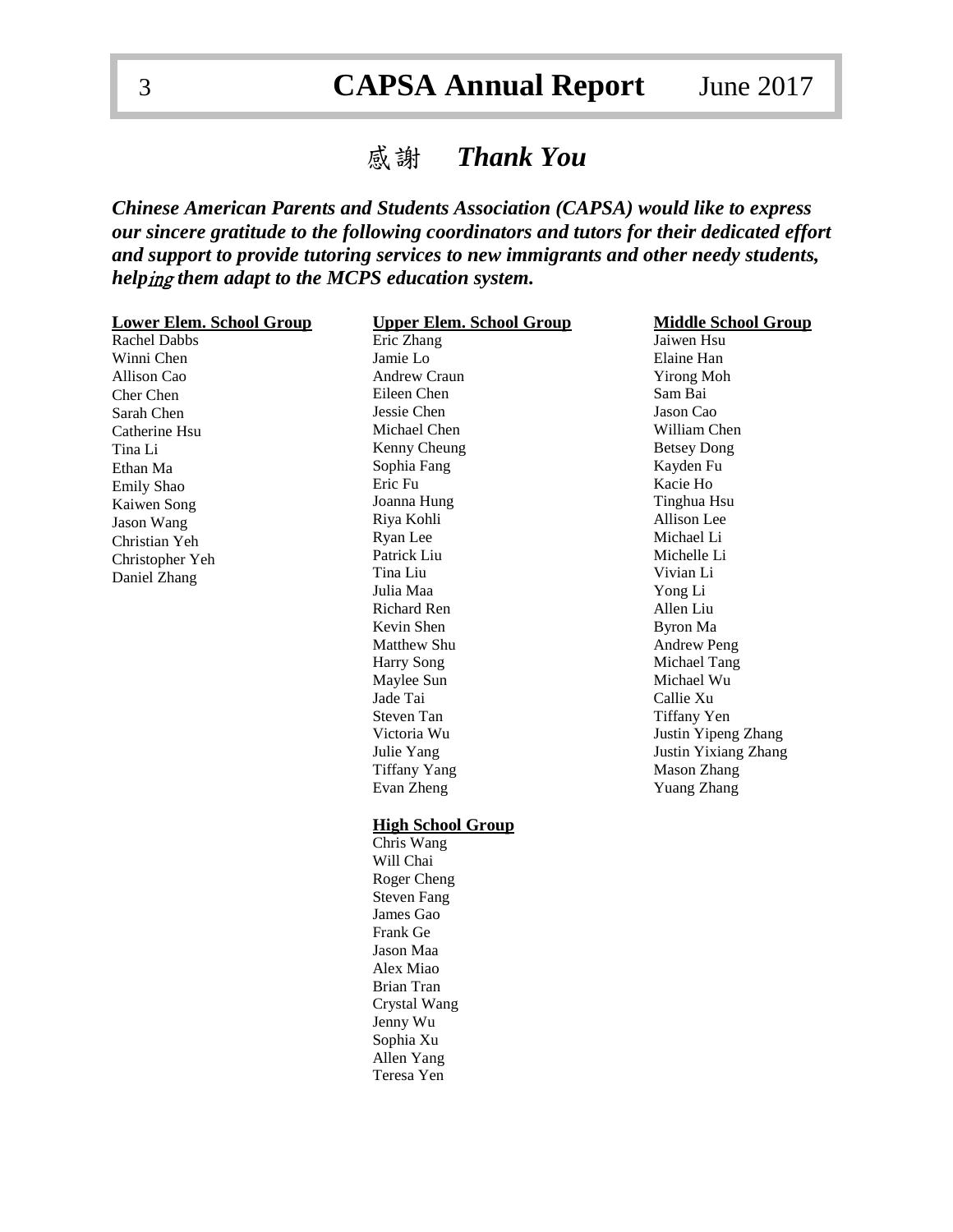## **Chinese American Parents and Students Association (CAPSA) Income Statement June 2016 through May 2017**

| <b>INCOME</b>                  |             |
|--------------------------------|-------------|
| Rental Sharing Fee             | \$6,255.06  |
| Donation                       | \$5,110.42  |
| <b>Interest Income</b>         | \$111.29    |
| <b>Total Income</b>            | \$11,476.77 |
| <b>EXPENSES</b>                |             |
| Facility and Required Expenses |             |
| <b>School Facility</b>         | \$6,162.00  |
| Liability Insurance Premium    | \$425.00    |
| Office and Operation Expenses  | \$854.20    |
| Web Expense                    | \$330.75    |
| Weekly Refreshment             | \$722.55    |
| Advertisement                  |             |
| Newspaper                      | \$200.00    |
| Events                         |             |
| <b>Holiday Party</b>           |             |
| Party Materials                | \$99.00     |
| Appreciation/Award             | \$493.15    |
| <b>Annual Award Ceremony</b>   |             |
| Party Materials                | \$114.76    |
| Appreciation/Award             | \$1,842.39  |
| <b>Total Expense</b>           | \$11,243.80 |
| NET INCOME                     | \$232.97    |
|                                |             |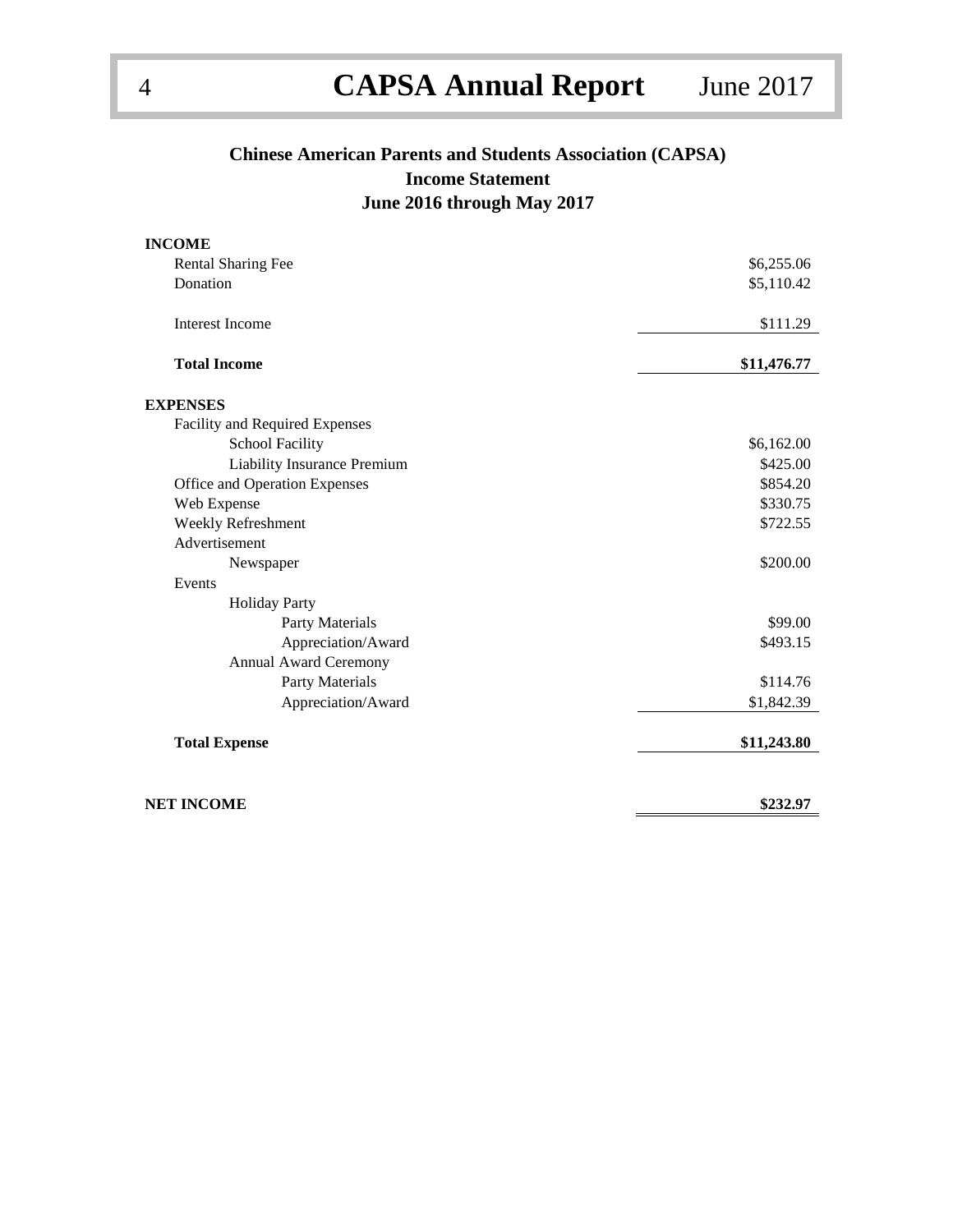### **Chinese American Parents and Students Association Budget**

**6/1/2017-5/31/2018**

| <b>INCOME</b>                      |             |
|------------------------------------|-------------|
| <b>Rental Sharing Fee</b>          | \$6,500.00  |
| Donation                           | \$6,000.00  |
| <b>Interest Income</b>             | \$250.00    |
|                                    |             |
| <b>Total Income</b>                | \$12,750.00 |
|                                    |             |
| <b>EXPENSES</b>                    |             |
| Facility and Required Expenses     |             |
| <b>School Facility</b>             | \$7,000.00  |
| <b>Liability Insurance Premium</b> | \$425.00    |
| Office and Operation Expenses      | \$950.00    |
| <b>Copying Costs</b>               |             |
| Postage                            |             |
| <b>Teaching Material</b>           |             |
| Office and School Supplies         |             |
| Equipment                          |             |
| Web Hosting                        |             |
| Weekly Refreshment                 | \$900.00    |
| Advertisement                      | \$200.00    |
| Newspaper                          |             |
| Events                             |             |
| Party Materials                    | \$325.00    |
| Appreciation/Award                 | \$2,950.00  |
| <b>Adult Class Teachers</b>        |             |
| <b>Adult Volunteers</b>            |             |
| <b>Coordinators and Seniors</b>    |             |
| <b>Tutors and Tutees</b>           |             |
|                                    |             |
| <b>Total Expense</b>               | \$12,750.00 |

#### **Support CAPSA through AmazonSmile (0.5% on every Amazon purchase)**

- If you have not signed up for AmazonSmile, visit smile.amazon.com, login to your Amazon account, select ""Chinese American Parents & Student Assoc Montgomery County MD CAPSA"" as the charity.
- If you have already signed up for AmazonSmile and would like to change to support CAPSA, login to your Amazon account, click the down-arrow to the left of the name of your existing charity and change it to ""Chinese American Parents & Student Assoc Montgomery County MD CAPSA""."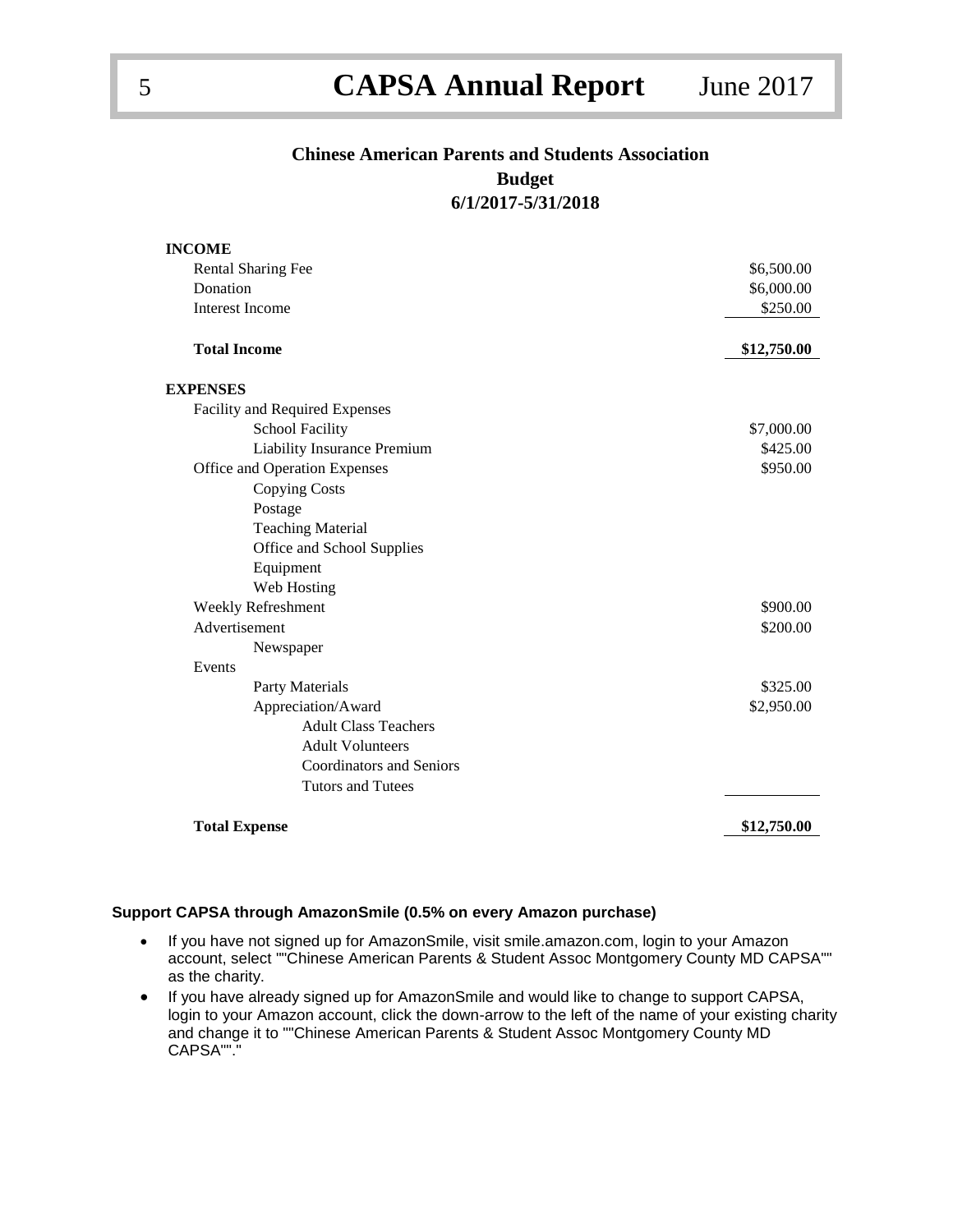# *Friends of CAPSA*  本會贊助人

*CAPSA would like to thank the following Friends of CAPSA whose donation help us greatly in facilitating our weekly tutoring program, cultural displays and other volunteer services.*

> *Platinum Sponsor Aldrin & Betty Leung*

*Gold Sponsor Emily Chien Kitty & Edmund Chou Carol Hsieh Lisa Leung Yeena Liu Chinese Women's League, Metropolitan Washington, DC Chapter, Inc.*

### *Silver Sponsor*

*Bill & Wei Dabbs Google Inc. Tableau Foundation Miranda Fong Jack Maa Sherry Shi*

### *Bronze Sponsor*

*Jenny Chen Changshou Gao Yongfen Min Minshen Zhang*

#### *Brass Sponsor*

| Huafang Bu | Yu Cao       | Xia Chen      | Meng Kim Gan   |
|------------|--------------|---------------|----------------|
| Selina Gao | Cassie Jiang | Fanghua Jin   | Li Li          |
| Annie Lo   | Jenny Loh    | Maria Ojeda   | Zhengkang Shao |
| Ling Tsok  | Cuiwei Wang  | Jenny Wang    | Wei Wang       |
| Yan Wang   | Zoe Wang     | Sheng Hua Wei | Sylvia Wu      |
| Wenjuan Wu | Christine Yu | Xiaoging Yu   | Zhen Zeng      |
| Yigan Zhan | Leshui Zhang | Min Zhang     | Lijing Zhou    |
|            |              |               |                |

## *Thank you!*